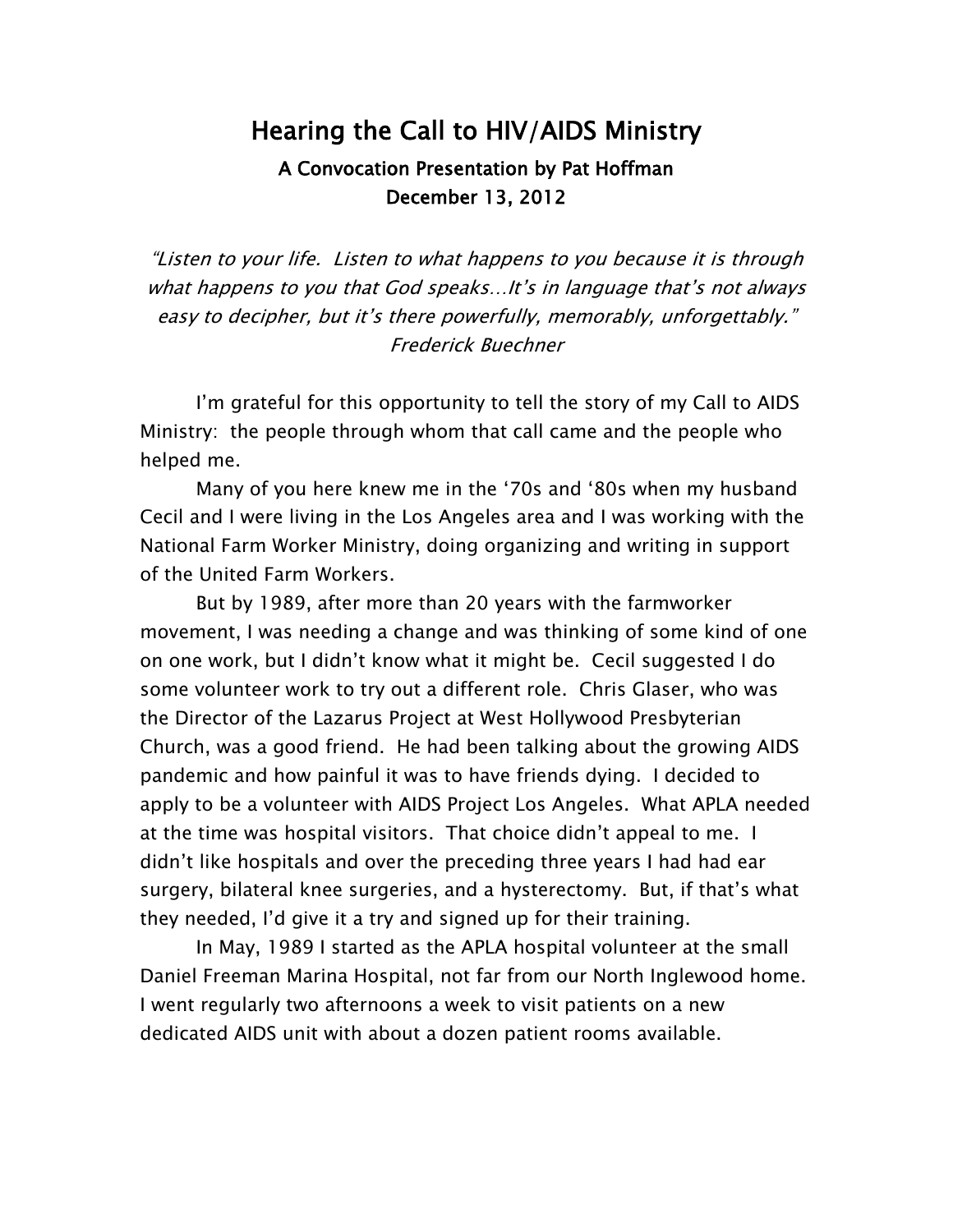On that first day, Bryle, the Unit Supervisor, introduced me around as the APLA visitor. He and the Charge Nurse, Martha, took me to meet the four patients on the unit that day: David, Tom, Mark and Neal.

From that first day, I kept a journal, as both a witness to the experiences of the men I was meeting and a setting for allowing my full range of thoughts and emotions to surface. Here are several brief entries I made about Neal over a five day period.

## May 18th

Martha took me down the hall to meet Neal and his mother, who was from Bellevue, Washington. Neal looked awfully sick and didn't feel like talking. He had a nose tube to help his breathing. He resembled his mother. They both had brown hair with a lot of body. Her's was flecked with gray. Neal's was cut in a butch and it had grown out quite a bit.

His mother said she and her husband were going home that evening. I had an urge to tell Neal I could be around like a substitute mother, but I knew that really wasn't true. I was a comma inserted into this man's life. I knew nothing of what had gone before or how it affected the present. And no one knew what would follow my comma of a moment.

[A little later] I was walking down the hall, ready to leave the hospital. Neal's mother came walking toward me. I stopped and said, "It must be hard to leave." She acknowledged that it was, but they had to get back home. She mentioned wishing Neal's Presbyterian church was more active in visiting him. She seemed so happy to discover that my husband is a Presbyterian clergyman and had some things in common with her and her husband that she rushed me down the hall to Neal's room to meet Neal's father, who seemed relieved to carry on even a brief conversation about more comfortable topics related to the church.

Then he said to Neal concerning his congregation, "They ought to bring you communion." …Turning to me he said, "Neal was ordained an elder." Neal, who was sitting up on the bed, trying to get air and get comfortable, managed to interject, "That was a long time ago." p.4,5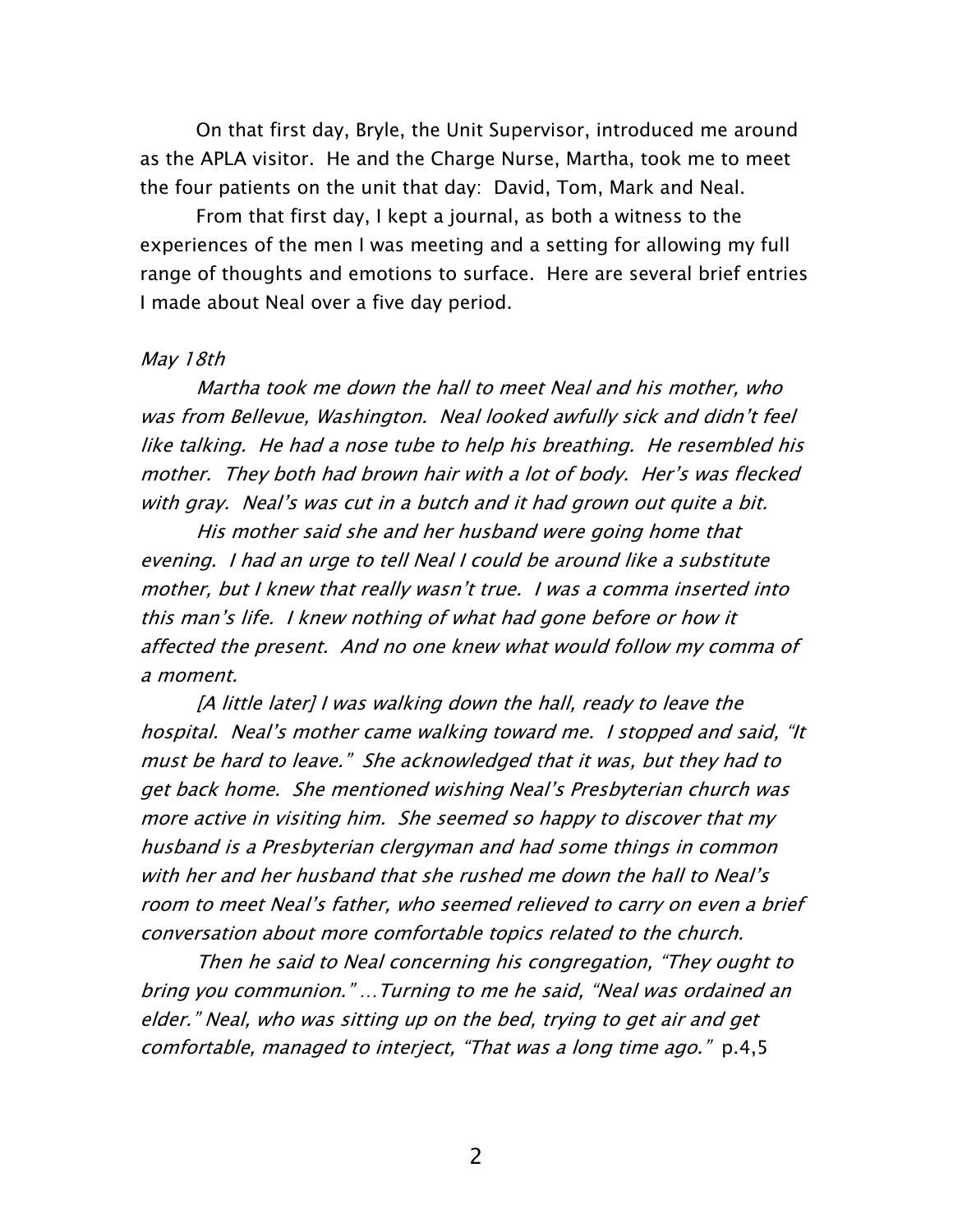#### Sunday, May 21st

I wanted to go by to see Neal for a few minutes. I had been thinking about how sick he was and that he might be missing his parents. So, this afternoon I went by to see him, carrying with me a red rose from our garden.

He was very ill and whispered to me that he had a fever. I touched his forehead. My hand felt cool against his hot forehead. He reached up, took my hand and held it tight against his chest. We stayed that way in silence. After a few minutes he began to cough. I got him some water. He sat up to drink it. Then I told him I was going and would see him in a couple of days. He looked at the rose and with great effort he said, "The flower is beautiful. God be with you."

Who is being ministered to here?" p.5

## Tuesday, May 23rd

I went first to see Neal. His fever was down to about 100 degrees. He still spoke in a whisper and with effort. We talked a little about his parents. He let me know he had a good relationship with them and they were coming back to Los Angeles to be with him on the weekend.

Before I left, I let him know that a pastor, [Rev. David Meekhof], was nearby and [I was pretty sure] he [would know] Neal's parents. Would Neal like the pastor to contact his parents while they were in Los Angeles for the weekend? He looked surprised that this man, whom he had known as a child, was nearby. He said, "Just five minutes away?" I said yes, just five minutes away. "I'll call him if you want me to." He nodded yes. Then he said he was ready to rest.

Throughout this conversation he was holding my hand. Or was I holding his? He was lying on top of the covers in his hospital gown. His legs were young and strong. I noticed his feet and ankles seemed swollen… p.6,7

#### Thursday morning, May 25th

I got a phone call at home from the social worker at the hospital. "Pat, I wanted to let you know before you came in this afternoon that Neal has died." I hung up and ..began to cry. I was surprised at my tears. I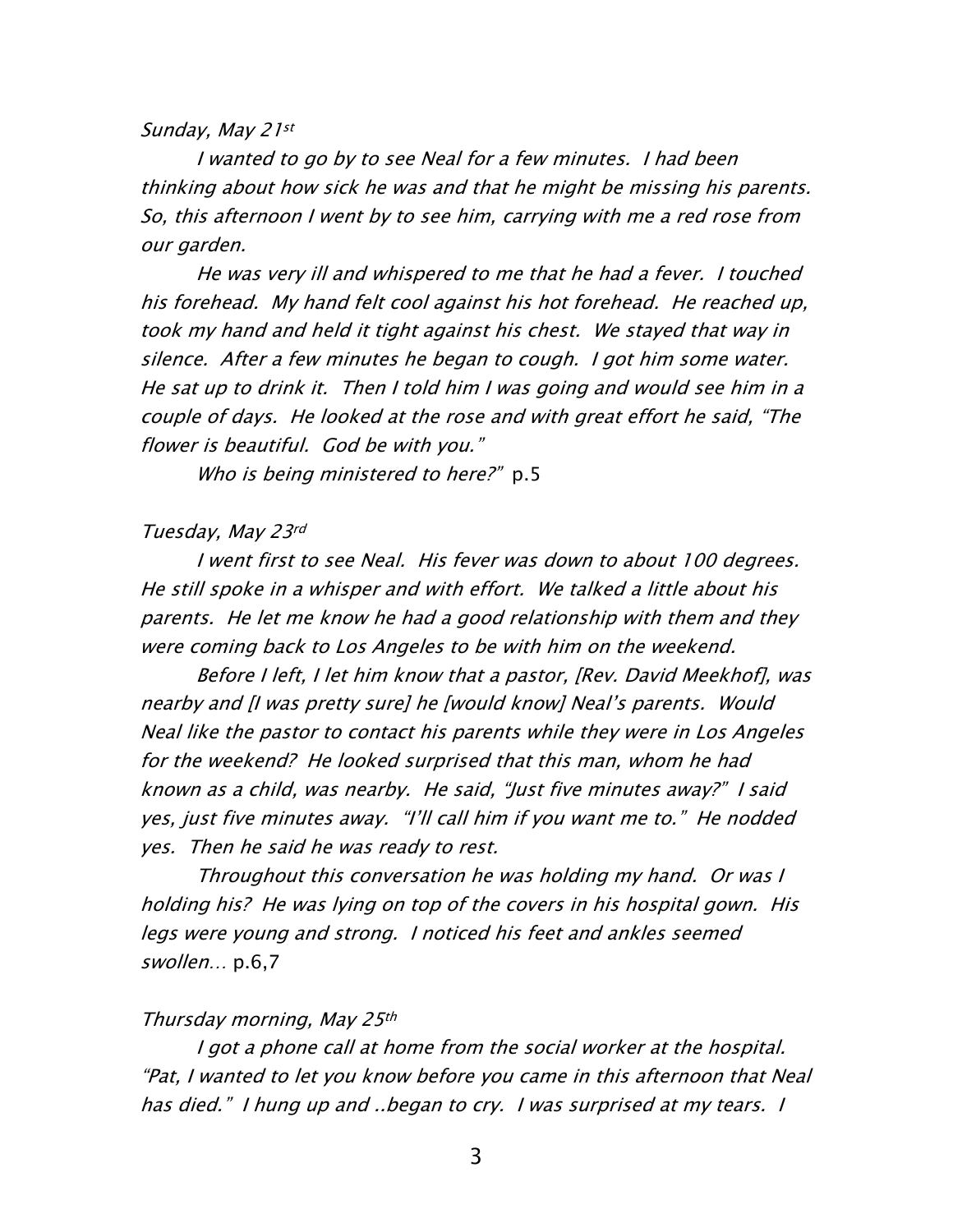felt I needed to do something, needed to get closure. Maybe I just wanted activity to blunt the sorrow. I phoned Rev. David Meekhof, the minister who was planning to visit Neal and his parents the next day, and told him the news…

I had known Neal for five days, had spent maybe altogether 45 minutes with him. How could his death so affect me? But there was, with only a few words, an intensity. He allowed me into the circle of his life in simple, direct ways during the last two days of his life. He held on to me, did not, could not, hide his suffering. I had come to share it and he allowed it.

"I have thrush," he said, and displayed the fungus on his tongue. "Does that create some swelling," I asked? "Yes," he had said. "I have a fever," and I touched his head. p.9

I had met four patients on my first day. Forty-three days later and after their several hospitalizations, three of the four men had died, men who should have been in the prime of life.

Tom, one of those first patients, died at 7:08p.m. on June 30th in the hospital. His companion, Robert, was with him as he always was.

A week or so later, Robert returned to the hospital and invited me to a home memorial service. This was the first of many memorial services I would attend. And this one became part of God's call to me.

## Monday, July  $17<sup>th</sup>$

Yesterday I attended a memorial celebration for Tom…[It] was not in a church. It was held at the apartment Robert had shared with Tom…

In the AIDS-affected community, memorial services in homes and apartments are going on frequently, but this was the first one I had attended.

It was a small, attractive apartment with a little patio by the front door, large windows opening between the living room and patio. People were arriving for about an hour until finally there were around forty crowded into the living room or outside the open windows on the patio. I was one of the earlier arrivals, warmly greeted and introduced around by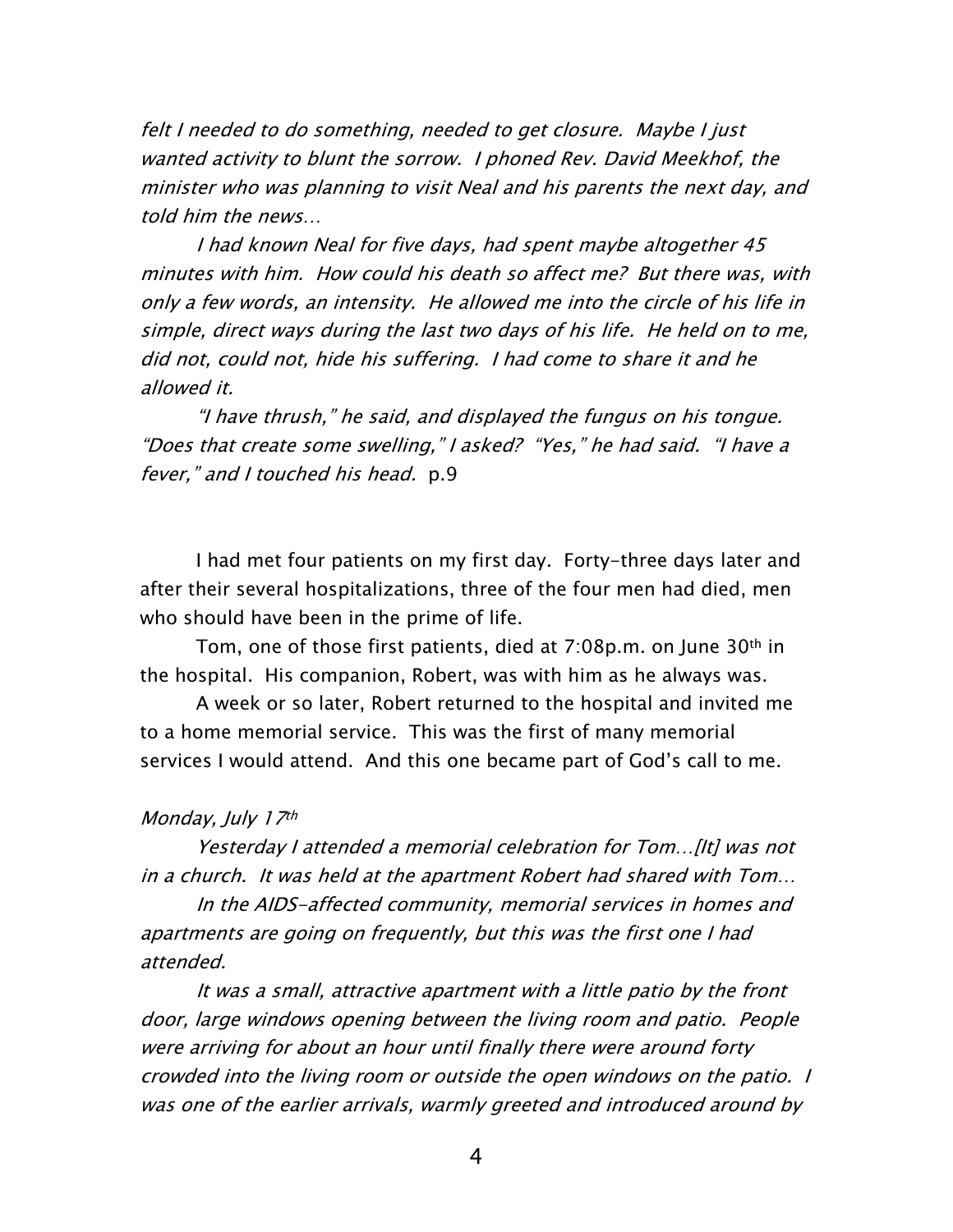Robert as the volunteer who had visited Tom frequently. I was served a glass of champagne and sat in a canvas sling chair watching.

A young gay couple, maybe in their twenties, arrived. One held a bunch of sunny-hued flowers. The young men looked uncomfortable, like boys at a funeral. What are we supposed to do? How should we seem?

A woman arrived with her infant. Robert greeted them and took the baby, cradling it, carrying it around the room, sharing this miracle of new life with guests, then holding it up in the air with love, as though to let everyone see this sign of hope among the milling of the bereaved.

Later, Robert stood in the middle of the room and gathered our attention for a brief time of remembrance. Everyone was offered a glass of champagne for the toast to Tommy, as they all called him, that would come.

Robert stood in the midst of friends with the glass of champagne in one hand and a greeting card in the other. He told us the message seemed to fit how Tommy would want to be remembered. And then he read it, his hands shaking hard. But he got through it and raised his glass in a toast to Tommy. p.46

It wrung my heart to see this gentle, loving man, a few days after a major loss, trying to lead this memorial gathering. I asked myself, "Where is the church that people are having to do their own services? And God's Spirit began to say, "You can help."

By 1990 I was wanting to find employment in the AIDS field. I didn't know what I wanted to do or would be suited for. I saw an ad in the Los Angeles Times for a position at Cal. State Long Beach in the AIDS Research and Education Project as a Program Assistant. I applied for the job and was contacted for an interview and I was hired. The young psychologist I was to assist was overwhelmed and had no clear idea of what he wanted me to do. But we quickly sorted out what I could do to help.

I became part of a planning team for trainings under a National Institute of Mental Health grant. We were training social workers and healthcare workers who were coming in contact with people with AIDS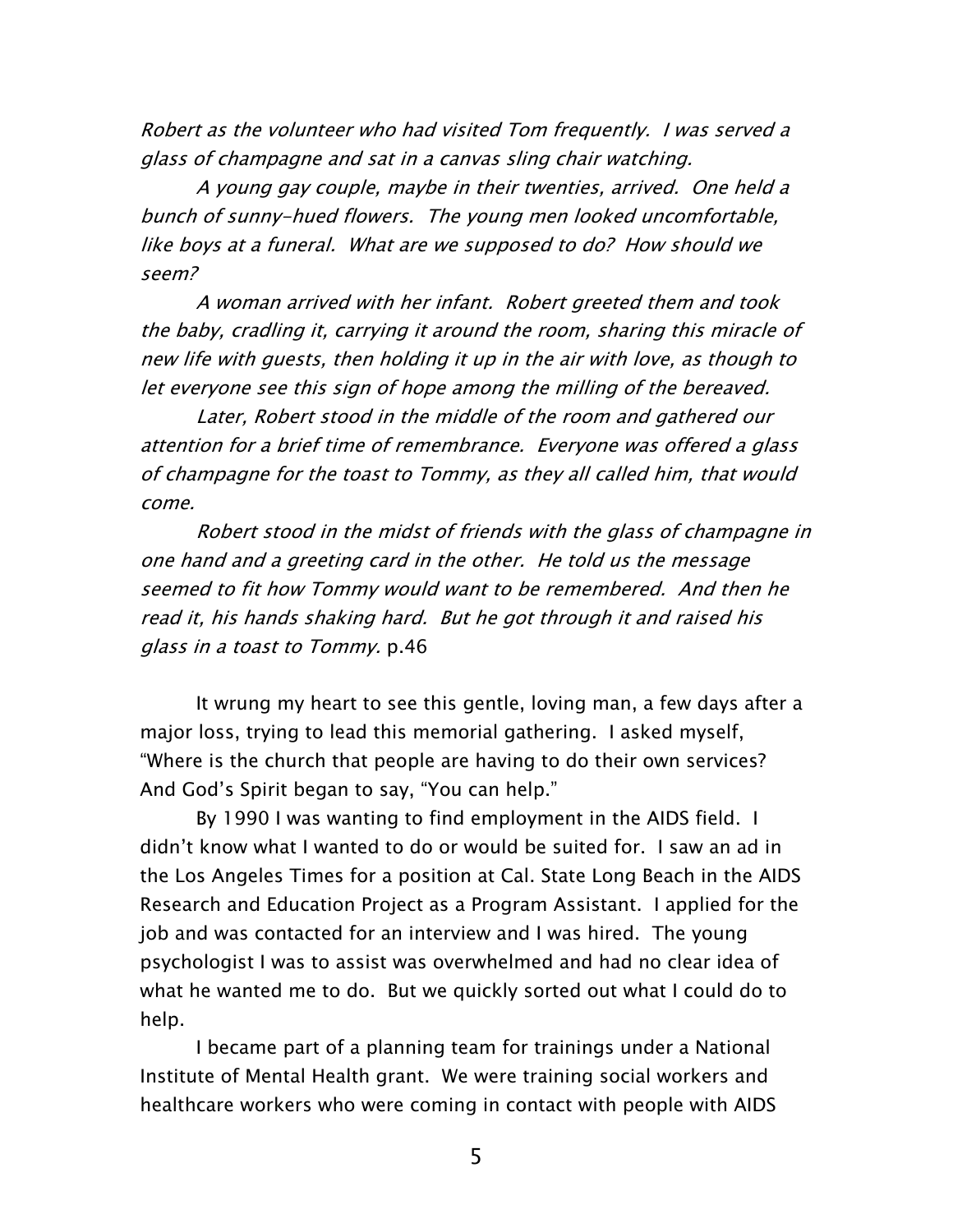and needed to learn how to keep safe and be compassionate. After a short time I learned that the Project's most pressing need was to get physicians on-board to look for symptoms in their patients and to offer appropriate care. The Project was in the second year of a three year grant and had not trained a single physician. I organized a panel of the doctors I had gotten to know at the Marina Hospital and arranged lunchtime trainings at hospitals for doctors' Continuing Medical Education. The program was effective, providing training to 500 physicians in one year, and my panel loved helping to involve more doctors.

I had read an NIMH study that found AIDS patients with spiritual support did better than those without, so I began contacting denominations to find out what materials they had in place for helping pastors respond to the pandemic. One person I spoke with was Cathie Lyons with the United Methodist Board of Global Ministries. She was working hard to develop materials and asked if I would write a booklet on HIV/AIDS Ministry. With her help I started lining up interviews with men and women with HIV or AIDS and with some concerned pastors. Most of them were Methodists but one I added was a long-time friend of ours, a Presbyterian clergyman in campus ministry. He had recently told me he was HIV+. He agreed to be interviewed. However, he was so fearful of retaliation if his status were known on the campus where he worked, that he didn't want to be interviewed in his office, preferring that we meet in the University parking lot in his little car. I think it was a VW bug. In any case, it was quite small. I conducted the taped interview with him in the driver's seat and me with my tape recorder on the passenger side. As he told his story of notifying the church where he had been teaching a Sunday adult class, he described meeting with the pastor and sharing about his illness. Soon after, he received a letter from the Session terminating his teaching at their church and reducing by 90% their support of his campus program. As he told this story, he wept. He had hoped for pastoral care and support but had received rejection.

His story was among the significant stories from the pandemic I shared to illustrate points in the booklet, "HIV/AIDS Ministry: A Practical Guide for Pastors," which the Methodists would publish in 1993.

6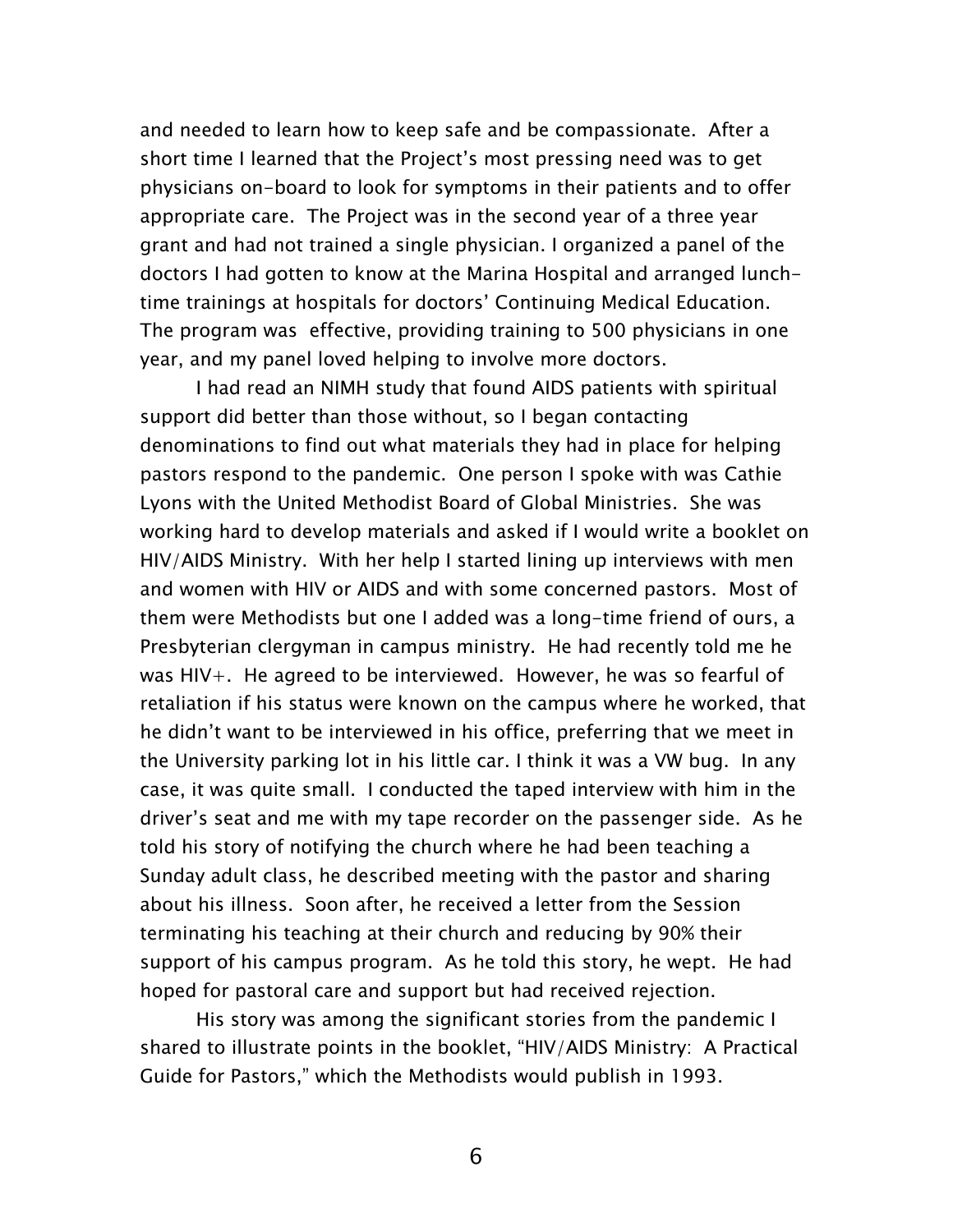I loved my job at Cal. State Long Beach, but missed regular direct contact with patients. One day, sitting in my office I picked up the phone and called Rev. Janet Humphreys, the Director of the Clinical Pastoral Education program at University of California at Los Angeles (UCLA). I knew her from Pacific Presbytery. I asked her, "Janet, if I were to get CPE training, what would be my chances of finding employment as a chaplain?" She told me, "Your chances as a lay woman are zero." I thanked her and put the idea out of my mind. Or at least I thought I did.

In Spring of 1991, I reluctantly left my Cal. State Long Beach job because Cecil and I were moving from Inglewood up the California coast to Ventura. Some of my friends at the Cal. State job made phone calls to Ventura to inquire about AIDS related jobs for me, but there wasn't much up there and what there was required a masters degree, which I didn't have. To make matters worse, 1991 was a period of major recession with nearly 10% unemployment in California. Jobs were hard to come by.

Once we got to Ventura I did different things: I coordinated a man's run for city council and when that was over, I started a fund development consulting business, writing funding proposals for nonprofits. It was all work I could do, but could never love. Perhaps God's Spirit was working through the dreariness of the jobs.

One day, sitting at home at my writing desk, going through our mail, I picked up the Pacific Presbytery newsletter. The Associate Director of the CPE program at UCLA had an article pitching their program and mentioning they accept laypeople. I think I had known that before, but that line leapt off the page and within the week I had applied. I wanted to do AIDS Ministry. I knew I needed training. Suddenly I had no doubt that I should go forward with this, in spite of all evidence to the contrary.

There were few Chaplaincy positions in the whole County and none in AIDS-serving agencies. In fact, there were basically only two AIDSserving entities. One was a large weekly outpatient clinic, called the Immunology Clinic, at Ventura County Medical Center, and VCMC had never had a chaplain. The other was AIDS Care, a small, secular social service agency, with a director and a part-time secretary. I talked to the Director and she had no interest in ever hiring a chaplain.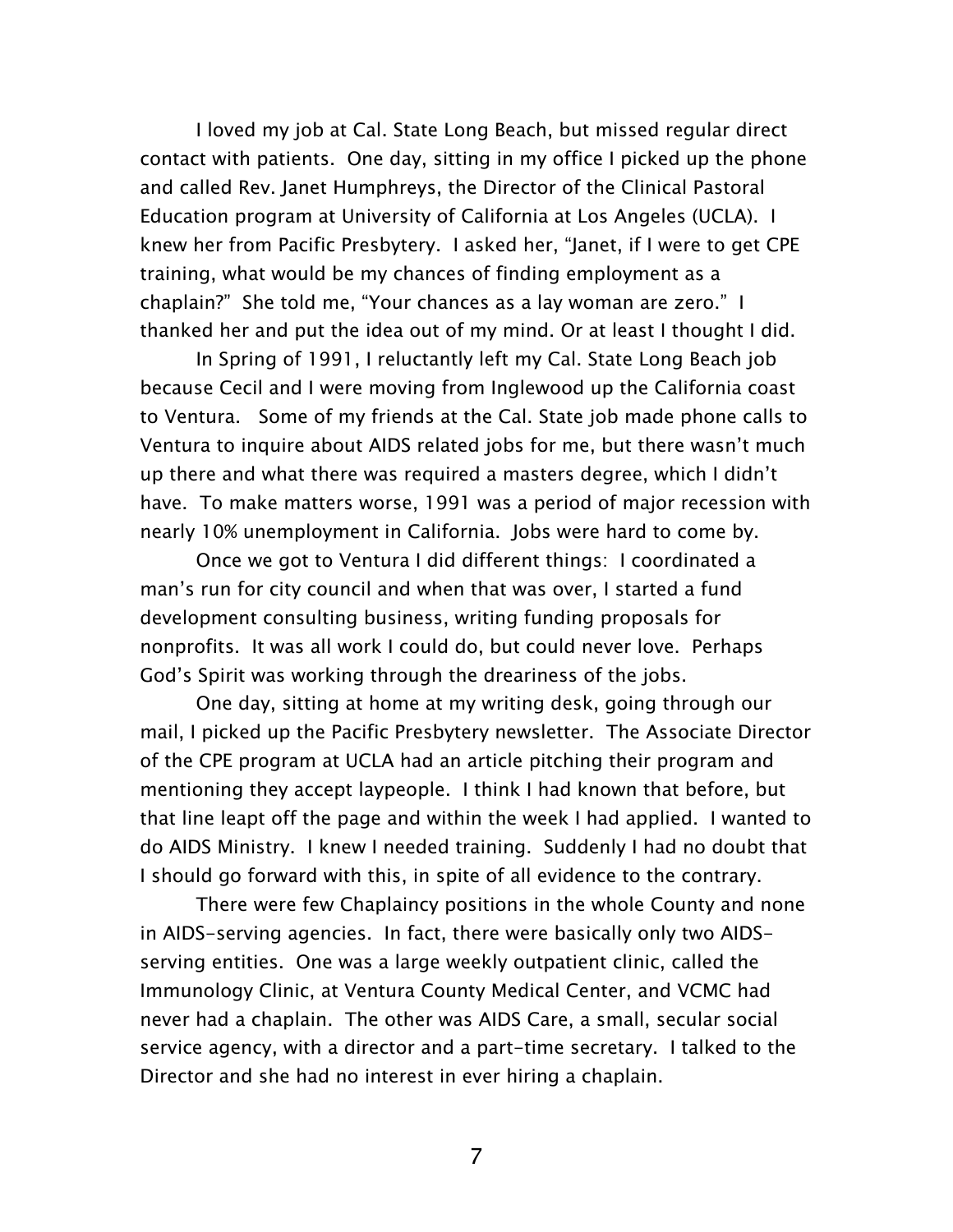So that was the outlook as I started my first extended unit of CPE in September, 1992, making the sixty mile commute twice a week from Ventura to UCLA and taking overnight on-call every other weekend. I got permission from my supervisor to do half my pastoral care hours in Ventura and Dr. John Pritchard, Medical Director of the Immunology Clinic at VCMC, that served patients with HIV and AIDS, agreed to have me at the weekly clinic as an unpaid chaplain intern. I became part of the HIV/AIDS team of home health nurses, social workers, a psychologist, and Dr. Pritchard. The Clinic operated out of two adjoining trailers on the Hospital grounds.

My sense of call was now morphing into ministry. On Tuesday mornings, I attended Case Conference to learn about the patients we would be seeing that day. When Clinic started, patients would be sitting in chairs lining the walls of the trailer's waiting room. This was the principle place where I operated. Cecil called it "doing ministry in a bus," although bus seating would have offered more privacy. But I got to know most of the men and the few women with HIV. Sometimes I was asked to visit someone back in an examining room. Dr. Pritchard also asked me to make home visits.

My first home visit was to John, who, because of his declining health, had moved back in with his parents near Ojai. I had met his mother at Clinic and would see her sometimes when she drove John down the hill for his clinic appointments. But neither of the parents were home the day I visited. I remember sitting in their sunny living room getting to know John. I learned he had a strained relationship with his father; they were just so different. His father loved to fix cars and John had no interest in auto repair.

A few months after that home visit, it was Clinic morning and Dr. Pritchard urgently told me that John was in ER and he wanted me to go see him. I went across the hospital grounds into the back door leading to the ER. John's mother was sitting alone in a waiting area. She told me her husband had come down with her and was around somewhere.

I went into an examining room to see John. He told me he wanted to talk with each of his parents, to thank them for everything. He asked if I would arrange for them each to come in. I said I would.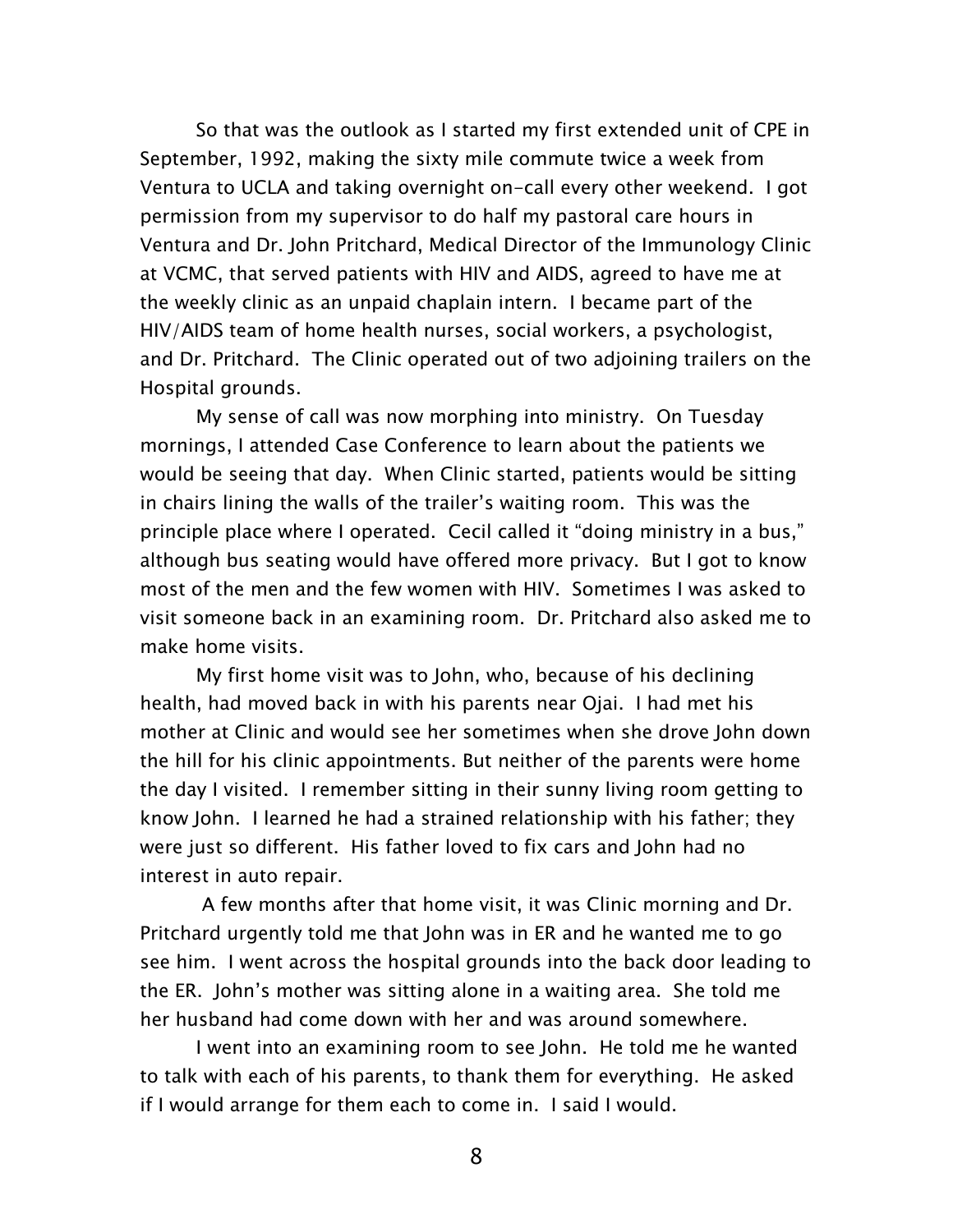I hurried out and found his father and brought him in to see John, then left them alone and went back to where John's mother sat waiting. I told her John was speaking with his father and that he also wanted to speak with her. I took her in and then left to return to Clinic and the other patients.

I later learned that within a few hours John had slipped into a coma and that night he had died.

About a month after John's death, his mother came to Clinic to thank the staff for their good care of her son. She took me aside and told me how much it had meant to her husband to have those few minutes with John. John had thanked his father for all the times he had fixed his cars and had kept them running. Fixing the cars was a way this man had of showing love. At the end of John's life he let his father know he had received those acts of love. That was the gift John could give on his last day of life. God was moving in John's heart to offer that gift. And God was able to use me to get the gift delivered.

Frequently, on Clinic Day, staff from agencies like the County Drug and Alcohol program or AIDS Care would come over to talk to patients or to the clinic social workers. One day, AIDS Care's new Director, Doug Green, showed up. We hit it off right from the start. He had grown up in a Presbyterian Church. In the course of the next two years, Doug would be a person God sent to help me.

I was eager to try something I had learned in 1991, a small group form of *lectio divina*, an ancient meditative way of reading scripture. In November of that first year, with Dr. Pritchard's approval, I offered what I called a Spiritual Questing group. I set it up to run for the four weeks of Advent. I had fliers at Clinic, and advertised it at AIDS Care. Four men from Clinic committed to the four sessions. Scott had no religious background. Del had been raised in a fundamentalist church. Joseph, who was Latino, was a lapsed Roman Catholic. And Greg was a Presbyterian. They were there and on time each Tuesday evening for a month. At the conclusion of the last session I asked them to help me evaluate the experience. They all said they liked it, but it went too fast, maybe something could be added that would fill out the time. I took note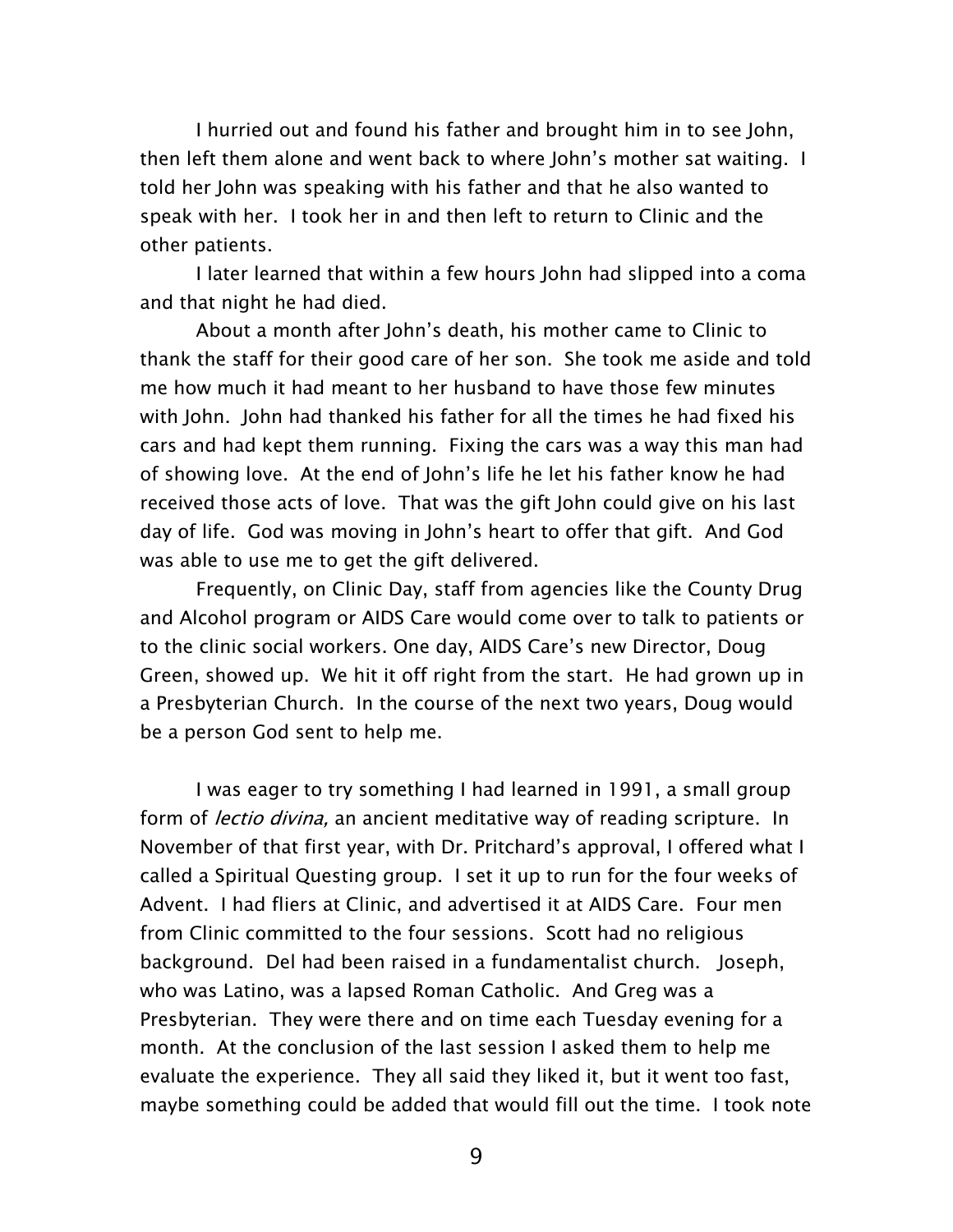of their feedback, but was not in a position to offer Spiritual Questing again for two years.

After two extended units of CPE at UCLA, with the twice a week commute, and the demands of the Immunology Clinic, I was worn out. I applied to do my last two units, full-time at St. John's Medical Center in Oxnard, in their small program. My supervisor there would not allow me to continue ministry at the Immunology Clinic. But I was assigned to take over facilitation of an evening support group for family members of people with AIDS. This was a great opportunity to get a deep and detailed understanding of issues encountered by family members and sometimes partners.

During my last unit of CPE, as my Advanced Project, I had the chance to offer an eight week Spiritual Questing group. Remembering the advice I had gotten two years earlier from my first Spiritual Questing group, I asked my supervisor to help me think through what we could include in these small group meetings in addition to *lectio divina*. She suggested adding a weekly Reflection Question, something she had liked in her religious community when she had been a nun. I added an element of ceremony by opening with each person lighting a votive candle from the central Christ candle. I also decided to close each meeting with Passing the Peace. If there was anything most people with AIDS were needing at that time it was to be touched.

The first night there was a rain storm. I wondered if anyone would show up at this unfamiliar place, St. John's Hospital, to do this unfamiliar thing, with this lady they didn't know well, or didn't know at all. Doug Green had recruited the participants and wanted to be part of it himself, maybe to get a better idea what I was going to do. Doug and seven other men all showed up and we had our first session in a small conference room around a huge mahogany table.

The men showed up for every session and even asked to bring a couple more people. Their seriousness about spiritual questing made for a deep and memorable experience. When the last session concluded, the men did not want it to end. It was winter of 1995 and I was about to complete my fourth unit of CPE. Doug Green offered to pay me to continue facilitating a weekly Spiritual Questing group at AIDS Care. I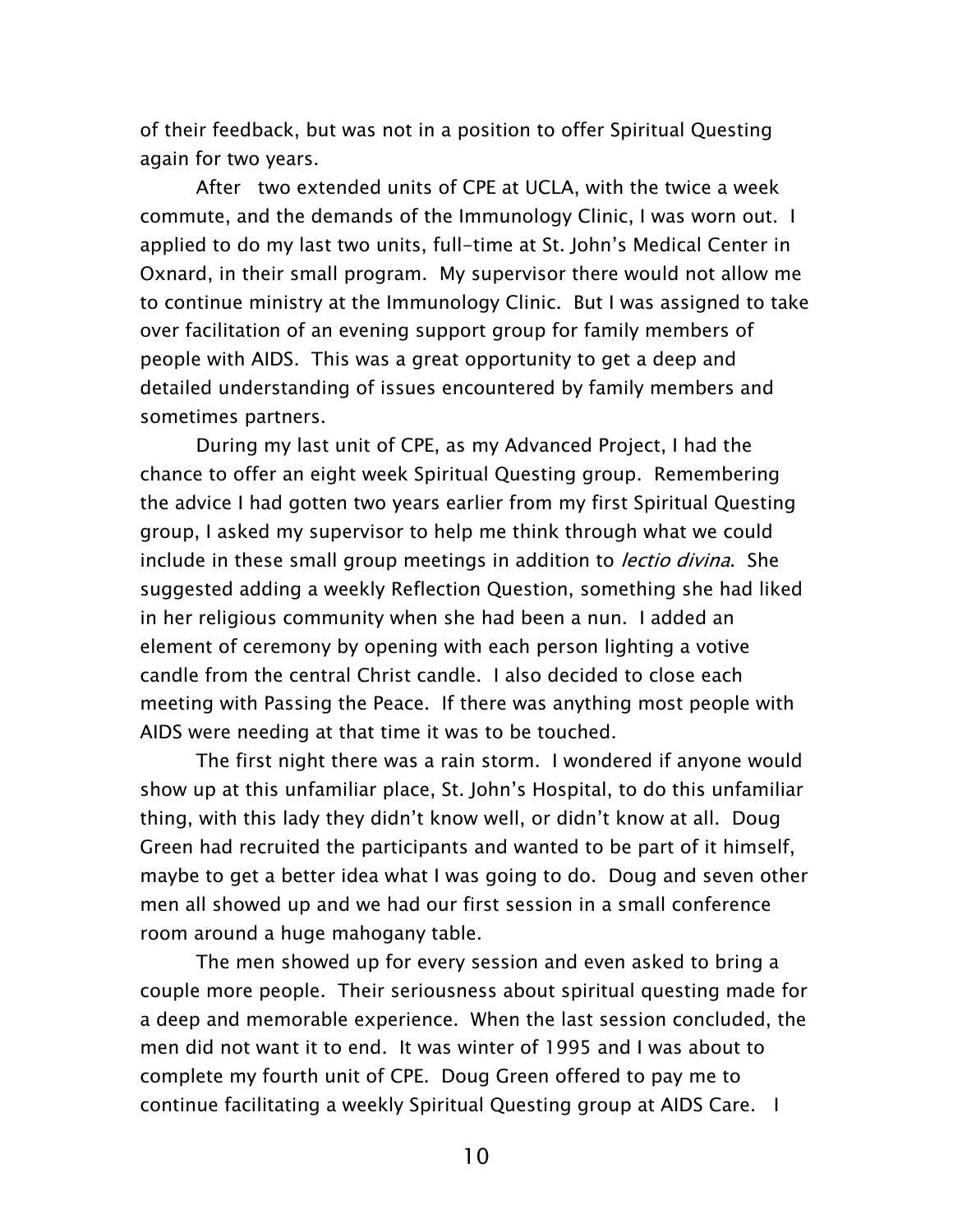gladly agreed. Then Doug contracted with Art McDermott to find some grant money to bring me on staff as the first AIDS Care Chaplain.

In 1995 I began that first job as a Chaplain. Significantly, it was the point at which researchers were introducing the cocktail that promised to extend the lives of people with AIDS. It was the year I turned sixty. And it coincided with publication by Eerdman's of the journal I kept in 1989- 90, AIDS and the Sleeping Church. The Ventura County Star, of its own volition, carried a full page spread about the book. A heady time.

I was not prepared for what lay ahead, for the difficulties of developing a ministry for which there was no pattern anywhere in the country. Outpatient chaplaincy was a brand new field in 1995. I called my work at AIDS Care the exurbia of outpatient chaplaincy, way out beyond the suburbs. AIDS Care had about 150 clients spread over the whole County of Ventura. Most of the clients were between about twenty and forty and could no longer work, at least not a full-time job. AIDS Care offered a food pantry, assistance with housing, and other essential help. By the time I came on as Chaplain, they had just moved into a twostory Craftsman house in Downtown Ventura.

AIDS Care, under Doug Green, was growing rapidly and he was doing his best to put together a staff to meet the needs of clients. The staff was young and wanting to help, but some lacked specific training for their positions. Two of the staff were openly hostile toward me from my first day. They had never met me before. I don't know what their take on me was, but it made my first weeks pretty miserable. Fortunately, the one who was doing case work, had a change of heart and came to rely on me for support for clients and for herself.

After the initial weeks, I started focusing on questions of organization for my position. Here's an excerpt from an unpublished article I wrote at that time:

I've been on the job now for four months. The good news this past week was that I remembered enough of who I am as a chaplain to have a flood of questions. I felt strangely energized and empowered by the questions coming to mind.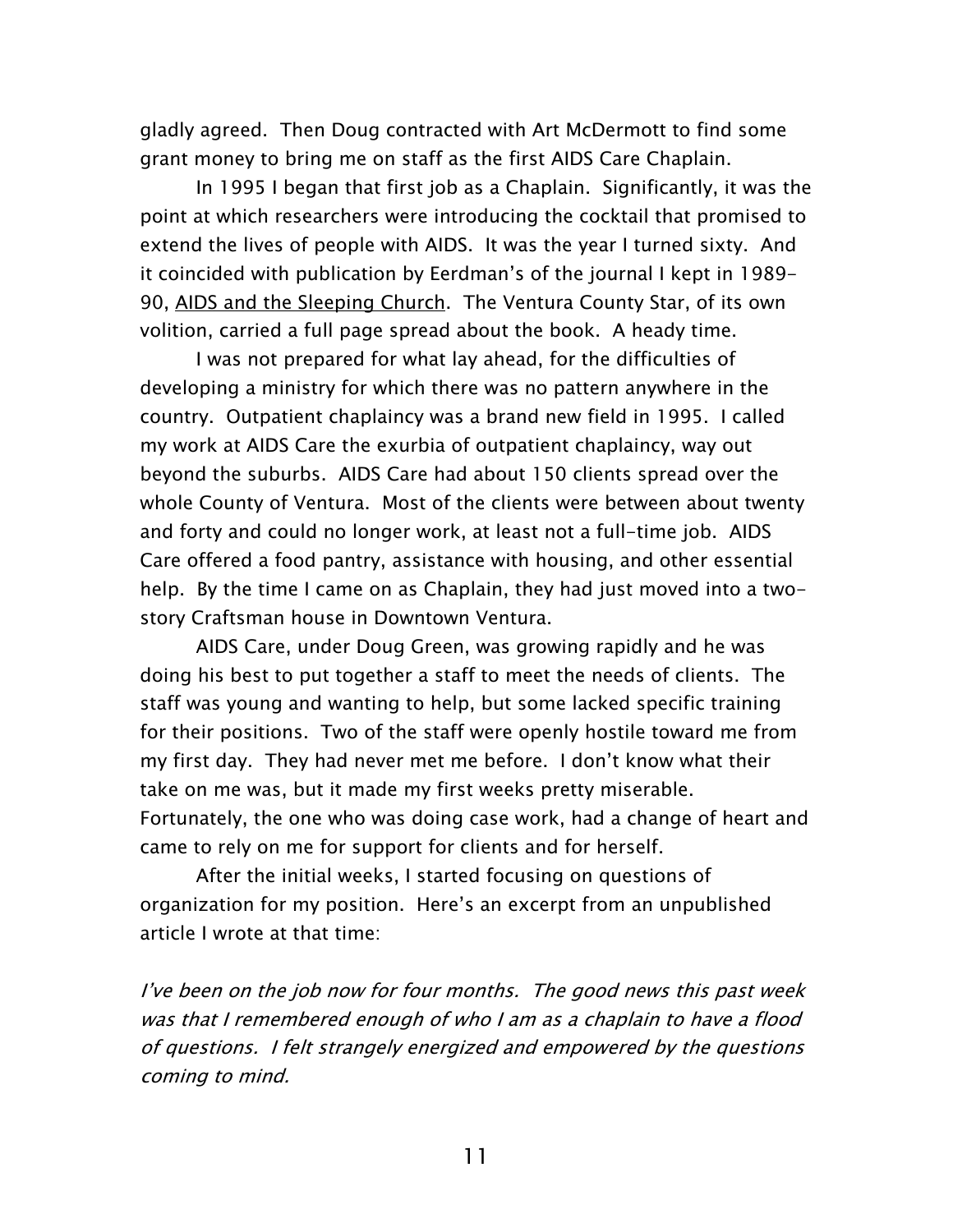During most of my first four months, I have felt overwhelmed by particularities: Where is the name of that woman I spoke with? I've got to remember to call her…Did I leave that blue spiritual support questionnaire with the guy's name on it out on my desk where it could be seen?...I left one message for the woman who marked that she wanted to speak with me. Should I keep pursuing it or is the ball in her court?

Last week I started seeing the larger questions of how chaplaincy might be structurally integrated into this setting. I long for the order I experienced in developed chaplain services departments. But AIDS ministry was my chaplaincy goal and here I am with who I am and what I know. God's gift to me is the chance to do this work.

One day, soon after I started the job, I was sitting at my donated computer (with no printer) trying to conceptualize goals and objectives for this chaplaincy position. The computer screen was blank. I looked up at my CPE certificates on the wall before me and thought of the supervisors who had helped me, trained and encouraged me. I wanted to call one of them up and ask, What do I do now? But they had done their job and now it was up to me. I sat looking at my certificates and wept. Then I told myself, you were trained and called to do this work, so pull yourself together and do it.

And with God's help, I did. I held the position for five years through three directors and two locations. Weekly Spiritual Questing groups, which Doug co-led with me, became the core of the AIDS Care Spiritual Support Program. Clients in those groups developed a close sense of community, and in the *lectio divina* portion clients listened for the voice of the Sacred coming to them and to each other.

We held twice a year spiritual support retreats at Casa de Maria in Montecito. Most of our clients had never heard of a retreat and were reticent to sign up. But after a couple of years, retreat spots were in demand. I canvassed Ventura County churches annually to cover the cost for each retreat participant. A list of supporting churches was given to every retreatant, and they were deeply appreciative that churches would